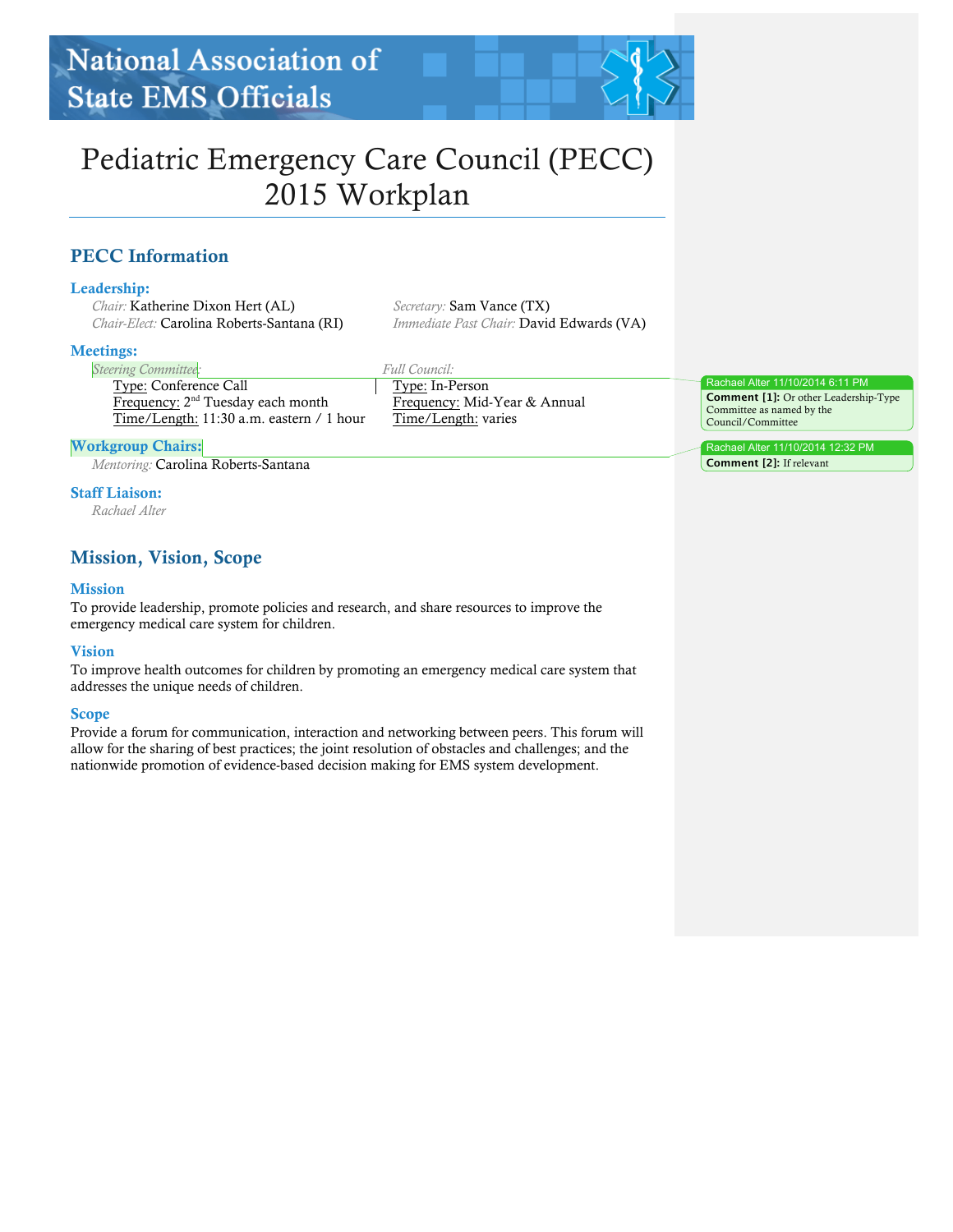# Task List

| <b>TASKS</b>                                                                                                                                                                                                                                                                         | <b>RESPONSIBLE</b><br>PARTY(IES)                                        | <b>TARGET</b><br><b>COMPLETION</b><br><b>DATE</b> | <b>BUDGET</b><br><b>NEEDS</b> |
|--------------------------------------------------------------------------------------------------------------------------------------------------------------------------------------------------------------------------------------------------------------------------------------|-------------------------------------------------------------------------|---------------------------------------------------|-------------------------------|
| Task 1 – Continue to participate in Committees/Projects with NASEMSO,<br>National Organizations, and Federal Partners as requested & appropriate<br>(CAP 1, Task 4-A & Task 5-A)                                                                                                     | <b>PECC Members as</b><br>appointed by the<br><b>Steering Committee</b> | Ongoing                                           |                               |
| Task 2 - Support the EMS Education Toolkit for Pediatrics as needed<br>(CAP 5, EP)                                                                                                                                                                                                   |                                                                         | As requested                                      | None                          |
| Task 3 – Share existing and explore new injury prevention (IP) partnerships<br>(based on evidence-based practice/research where they exist)<br>(CAP 1, Task 1-F)                                                                                                                     | <b>Kjelsey Polzin</b><br>(MN)<br>Rose Johnson (LA)                      |                                                   | None                          |
| Task 4 – Collaborate with leadership of HRSA/MCHB in managing<br>challenges for states related to the federal EMS for Children program and<br>other national initiatives relating to quality emergency care for children<br>(CAP 1, Task 5-A)                                        | <b>PECC</b> Steering<br>Committee                                       | Ongoing/As<br>requested                           | None                          |
| Task 5 – Support development and maintenance of a mentorship program<br>(CAP 1, Task 4-E)                                                                                                                                                                                            | PECC Mentorship<br>Workgroup                                            | 5/25/2015                                         | None                          |
| Task 6 – Support states in operationalizing the NHTSA Best-Practice<br>Recommendations for the Safe Transportation of Children in Emergency<br>Ground Ambulances document (e.g. compilation of state guidelines/<br>regulations; strategy to encourage testing)<br>(CAP 1, Task 1-F) | Katrina Altenhofen                                                      | Ongoing                                           |                               |
| Task 7-Revisit model criteria for pediatric facility recognition programs to<br>determine what if any changes or modifications are needed<br>(CAP 1, Task 1-F)                                                                                                                       |                                                                         | 5/25/15                                           |                               |
| Task 8 – Provide national leadership in the area of pediatric<br>disaster/emergency preparedness; Develop a checklist tool for state EMS                                                                                                                                             | David Edwards                                                           |                                                   |                               |

*Revised November 10, 2014 2*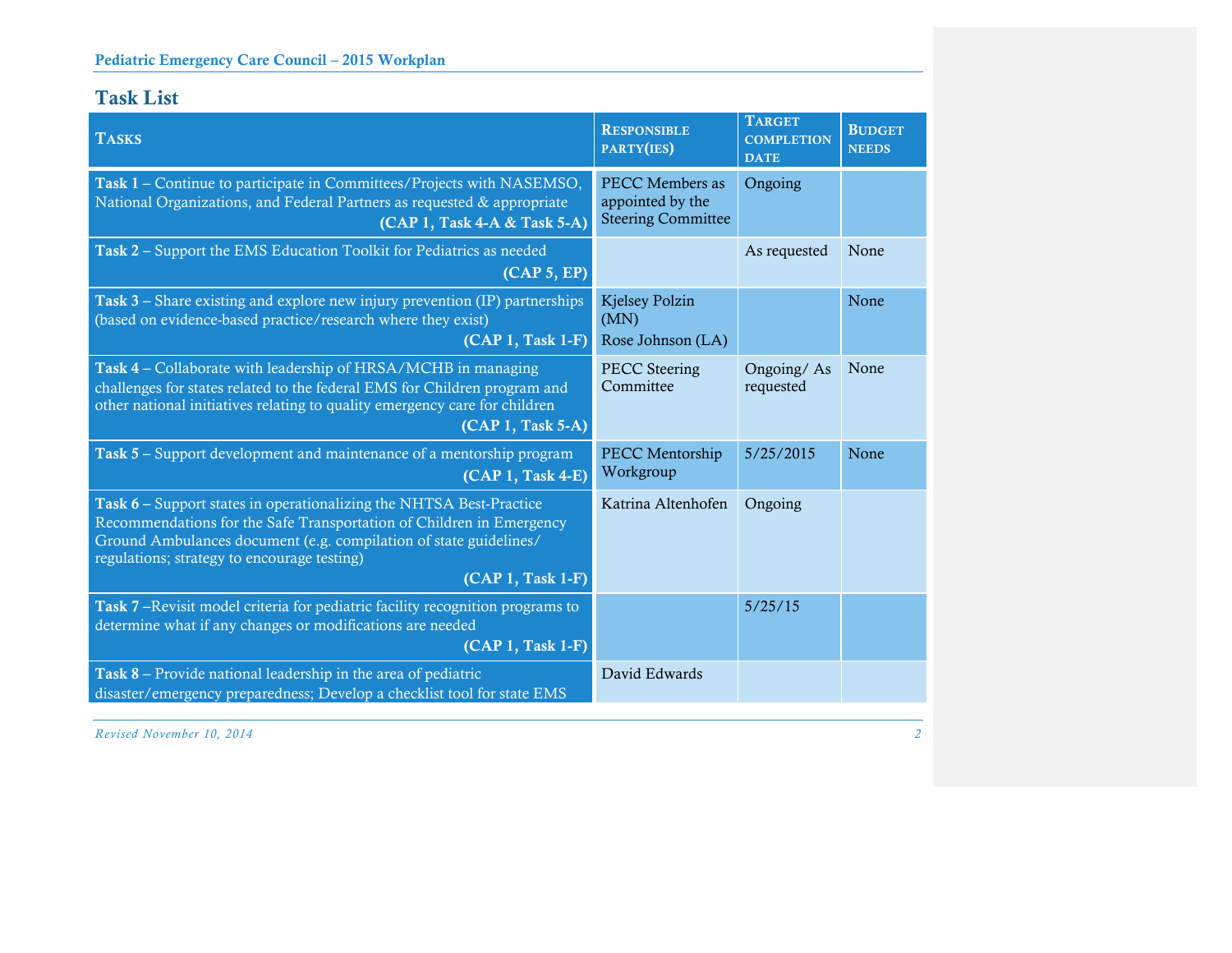### Pediatric Emergency Care Council – 2015 Workplan

| <b>TASKS</b>                                                                                                                                                  | <b>RESPONSIBLE</b><br>PARTY(IES) | <b>TARGET</b><br><b>COMPLETION</b><br><b>DATE</b> | <b>BUDGET</b><br><b>NEEDS</b> |
|---------------------------------------------------------------------------------------------------------------------------------------------------------------|----------------------------------|---------------------------------------------------|-------------------------------|
| for Children Managers to use in helping make baseline determinations of<br>the state's pediatric disaster/emergency preparedness needs<br>$(CAP 1, Task 6-E)$ |                                  |                                                   |                               |

# Benchmark Activities

### Task 1 (committee/project participation)

| date | who | activity                                                                |
|------|-----|-------------------------------------------------------------------------|
|      |     | Oct-14 NASEMSO Staff PECC representation tracked in a separate document |

### Task 2 (pediatric toolkit support)

| date | who<br>$-$ | --<br>acı<br>$\sim$ $\sim$ |
|------|------------|----------------------------|
|      |            |                            |

# Task 3 (IP resources)

| date | who | --<br>acu |
|------|-----|-----------|
|      |     |           |

### Task 4 (federal EMS for Children communication)

| date | who | o otszzał<br>$\overline{\mathbf{a}}$ |
|------|-----|--------------------------------------|
|      |     |                                      |

## Task 5 (mentoring)

| date           | who       | activity                                                |
|----------------|-----------|---------------------------------------------------------|
| $\vert$ Oct-14 | Workgroup | Held Leadership/Mentoring Session at the Annual Meeting |
|                |           |                                                         |

# Task 6 (safe transport)

| date<br>who<br>ZН |  |  |
|-------------------|--|--|
|                   |  |  |

*Revised November 10, 2014 3*

#### Rachael Alter 11/10/2014 12:30 PM

**Comment [3]:** Optional for those who want to track Task progress/activities for Quarterly Reports